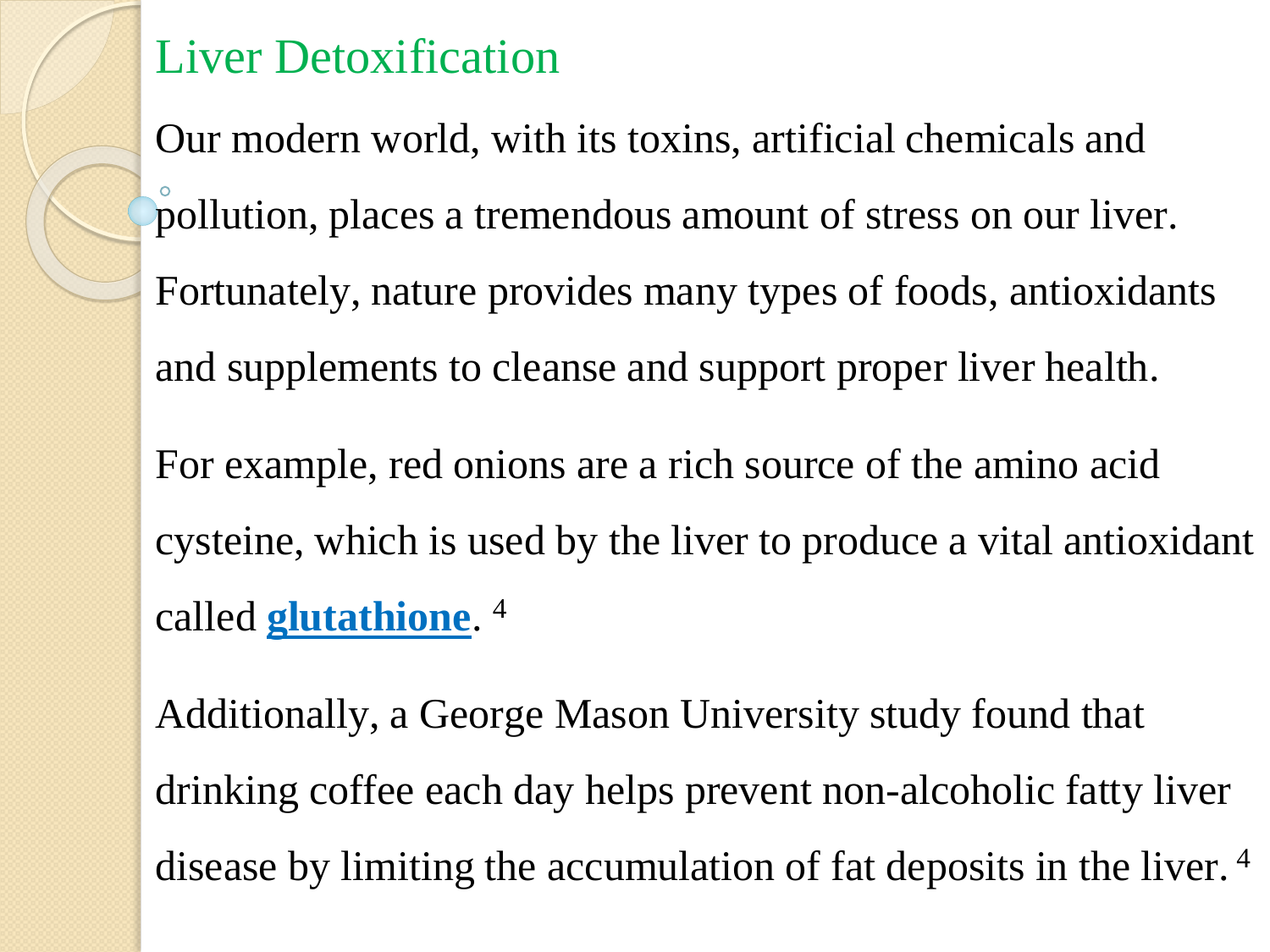## Kidney Detoxification

Each kidney contains approximately 1 million nephrons, the functional units that filter the blood and eliminate waste products. However, toxic chemical loads from daily life can begin to bog down our kidneys, so detoxification and proper nutrition is extremely important to maximize kidney function. <sup>14</sup> In 2012, the *Journal of Thrombosis and Thrombolysis* reported that beta-carotene from carrots, sweet potatoes, spinach, and red peppers "reduced inflammation and helped repair damage to kidney filtering structures." The study also found that betacarotene effectively decreased kidney inflammation by

blocking two separate pro-inflammatory genes. <sup>15</sup>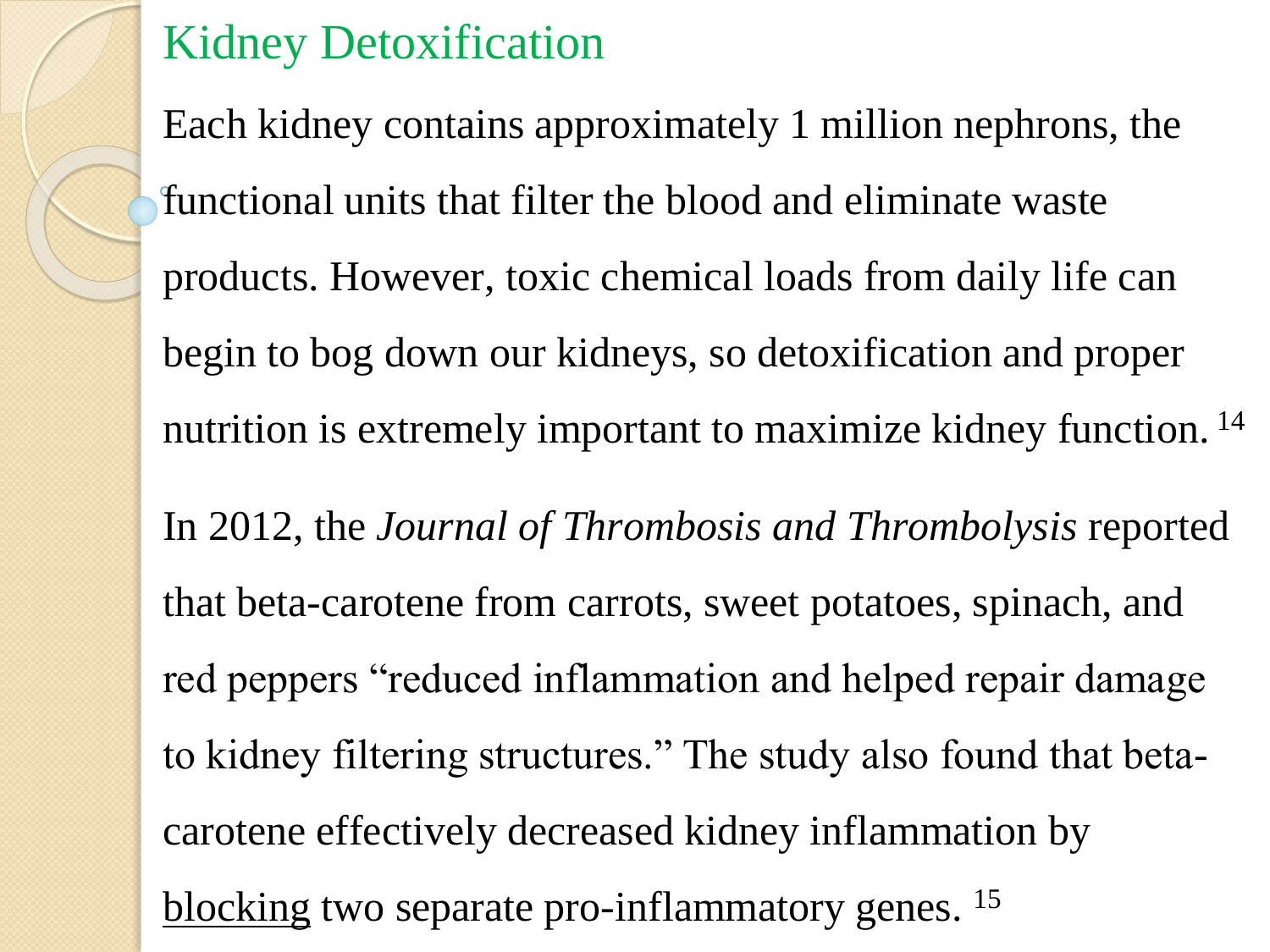## Lymphatic System Detoxification

The lymphatic system plays an essential role in internal fluid balance and the elimination of toxins and waste. If it's not working properly, extra stress is placed on the immune system. Detoxification of our lymphatic system actually begins in the digestive system, more specifically in the villi located in the small intestine. Villi are tiny finger-like tissues that, during digestion, **transport absorbed nutrients into the blood stream**. 23